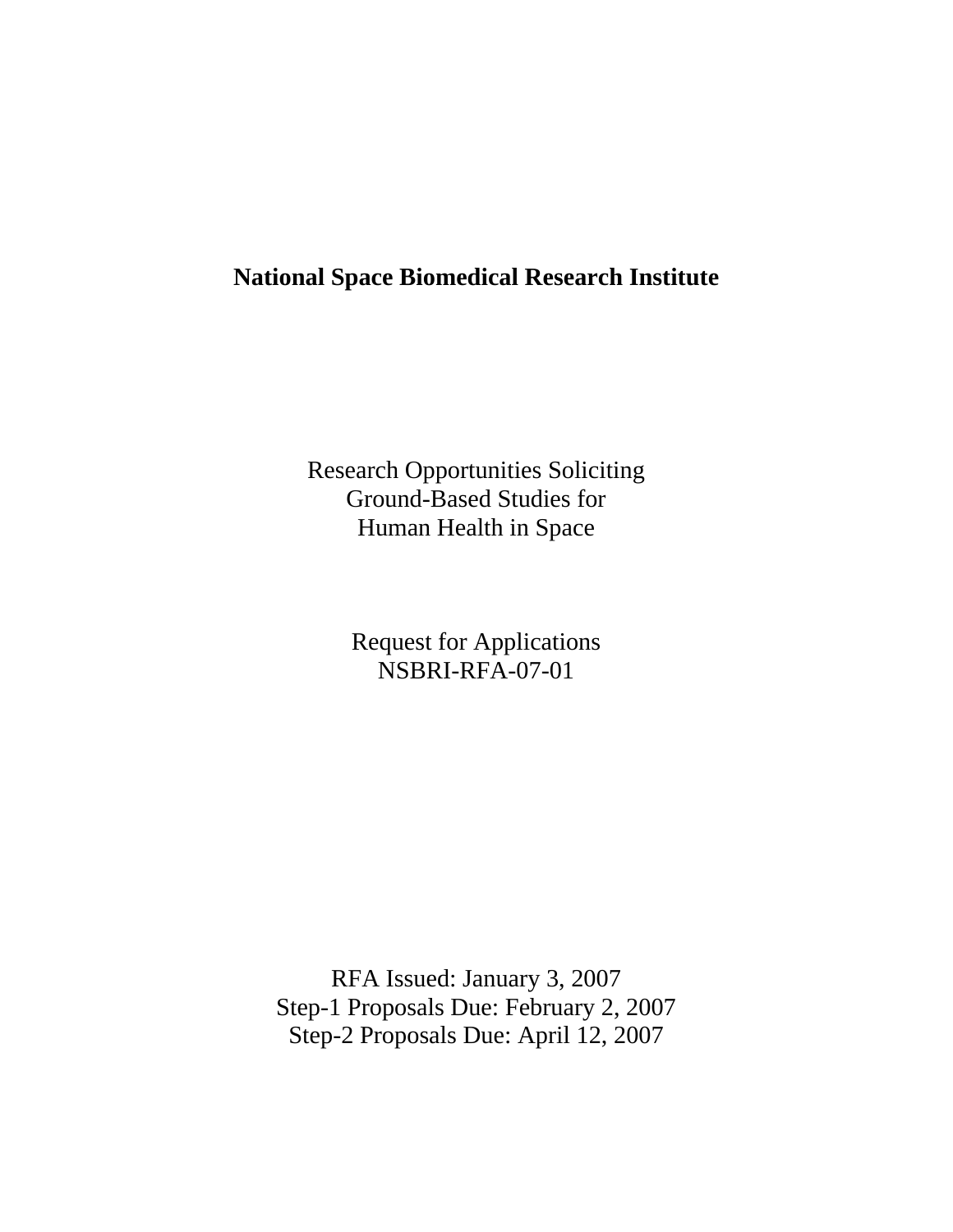# **Research Opportunities Soliciting Ground-Based Studies for Human Health in Space: National Space Biomedical Research Institute**

| 3. NSBRI Human Performance Factors, Sleep and Chronobiology Team 6              |  |
|---------------------------------------------------------------------------------|--|
|                                                                                 |  |
|                                                                                 |  |
|                                                                                 |  |
|                                                                                 |  |
|                                                                                 |  |
|                                                                                 |  |
|                                                                                 |  |
|                                                                                 |  |
|                                                                                 |  |
|                                                                                 |  |
|                                                                                 |  |
|                                                                                 |  |
|                                                                                 |  |
|                                                                                 |  |
|                                                                                 |  |
|                                                                                 |  |
|                                                                                 |  |
|                                                                                 |  |
| 3. General Electronic Submission Procedures and Account Registration  11        |  |
|                                                                                 |  |
|                                                                                 |  |
|                                                                                 |  |
|                                                                                 |  |
|                                                                                 |  |
|                                                                                 |  |
|                                                                                 |  |
| B. Step-2 Proposal Scientific/Technical Merit Review and Evaluation Criteria 15 |  |
|                                                                                 |  |
|                                                                                 |  |
|                                                                                 |  |
|                                                                                 |  |
|                                                                                 |  |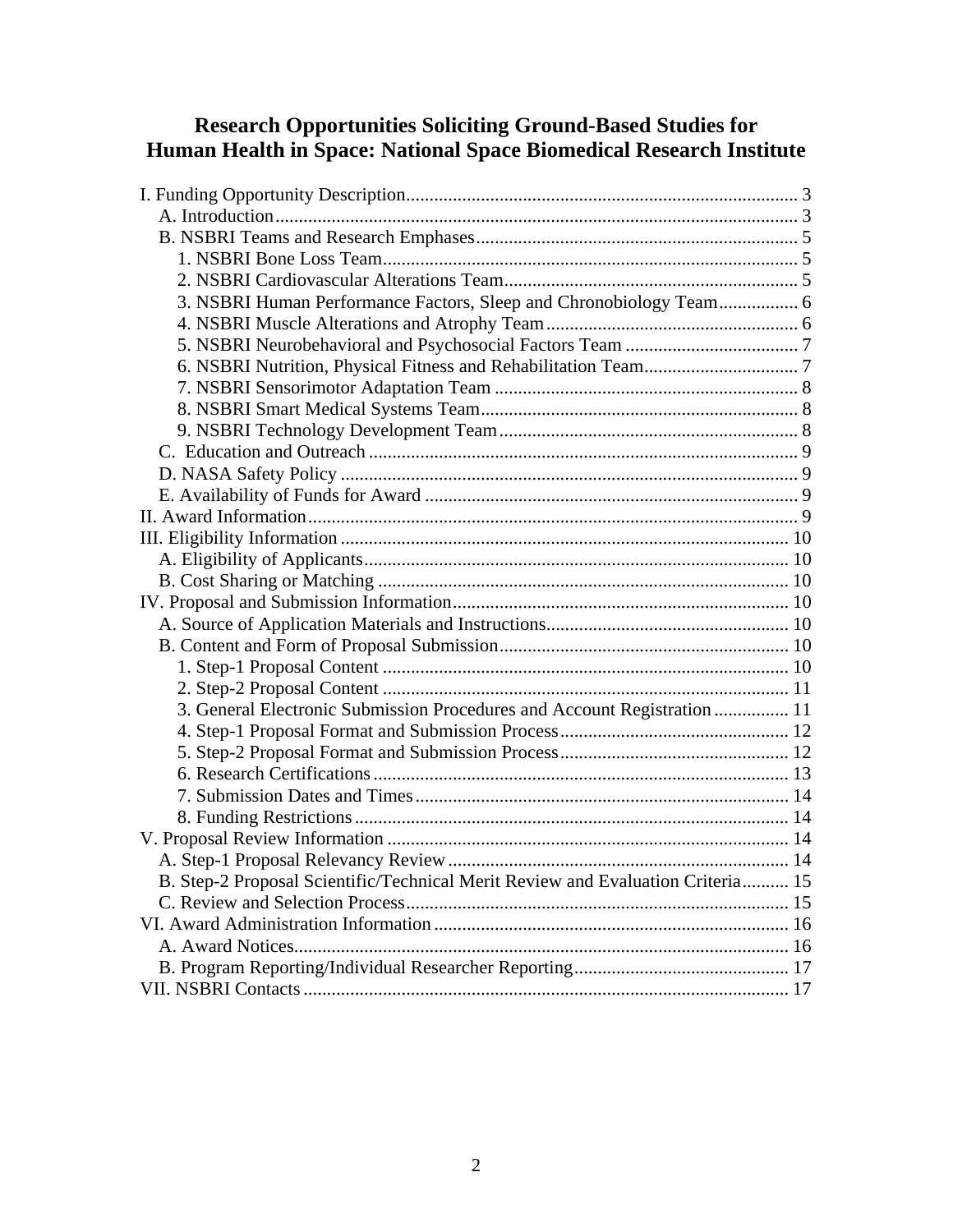## **Research Opportunities Soliciting Ground-Based Studies for Human Health in Space: National Space Biomedical Research Institute**

# **I. Funding Opportunity Description**

# **A. Introduction**

The National Space Biomedical Research Institute (NSBRI) is a non-profit organization competitively-selected by NASA that uses an integrated team approach to advance biomedical research and countermeasure development. The Institute works in partnership with NASA. Research and development are conducted primarily at Countermeasure Readiness Levels 3-7, with the goal of ensuring safe and productive long-term human exploration of space. Proposals that lead to the development of operationally relevant countermeasures in high-priority areas on the Bioastronautics Roadmap (BR) are encouraged. The current NSBRI research program consists of approximately 70 science and technology projects organized into research teams. NSBRI's strategic plan is available at<http://www.nsbri.org/About/StrategicPlan.pdf>.

This NSBRI Request for Applications solicits ground-based proposals addressing one of nine research emphases:

- 1. Bone Loss
- 2. Cardiovascular Alterations
- 3. Human Performance Factors, Sleep and Chronobiology
- 4. Muscle Alterations and Atrophy
- 5. Neurobehavioral and Psychosocial Factors
- 6. Nutrition, Physical Fitness and Rehabilitation
- 7. Sensorimotor Adaptation
- 8. Smart Medical Systems
- 9. Technology Development

#### **Proposals solicited through this RFA will use a two-step proposal process. Only proposers submitting Step-1 proposals determined to be relevant with respect to the Research Emphases outlined in Section I.B. of the RFA will be invited to submit full Step-2 proposals.**

Proposals that impact more than one emphasis should be directed to one primary research area, although a secondary research area may be designated if the proposal has significant overlap with that area. Studies using integrated methods are encouraged. Proposals that synergistically bridge multiple disciplines for the purpose of modeling the effects of microgravity on the human body to aid in the development and testing of countermeasures, or proposals to develop technologies that enable research in one or more NSBRI research area(s), and are potentially applicable for flight, are strongly encouraged. Applications that incorporate innovative bioinformatics approaches to acquisition and assessment of biomedical data are also invited.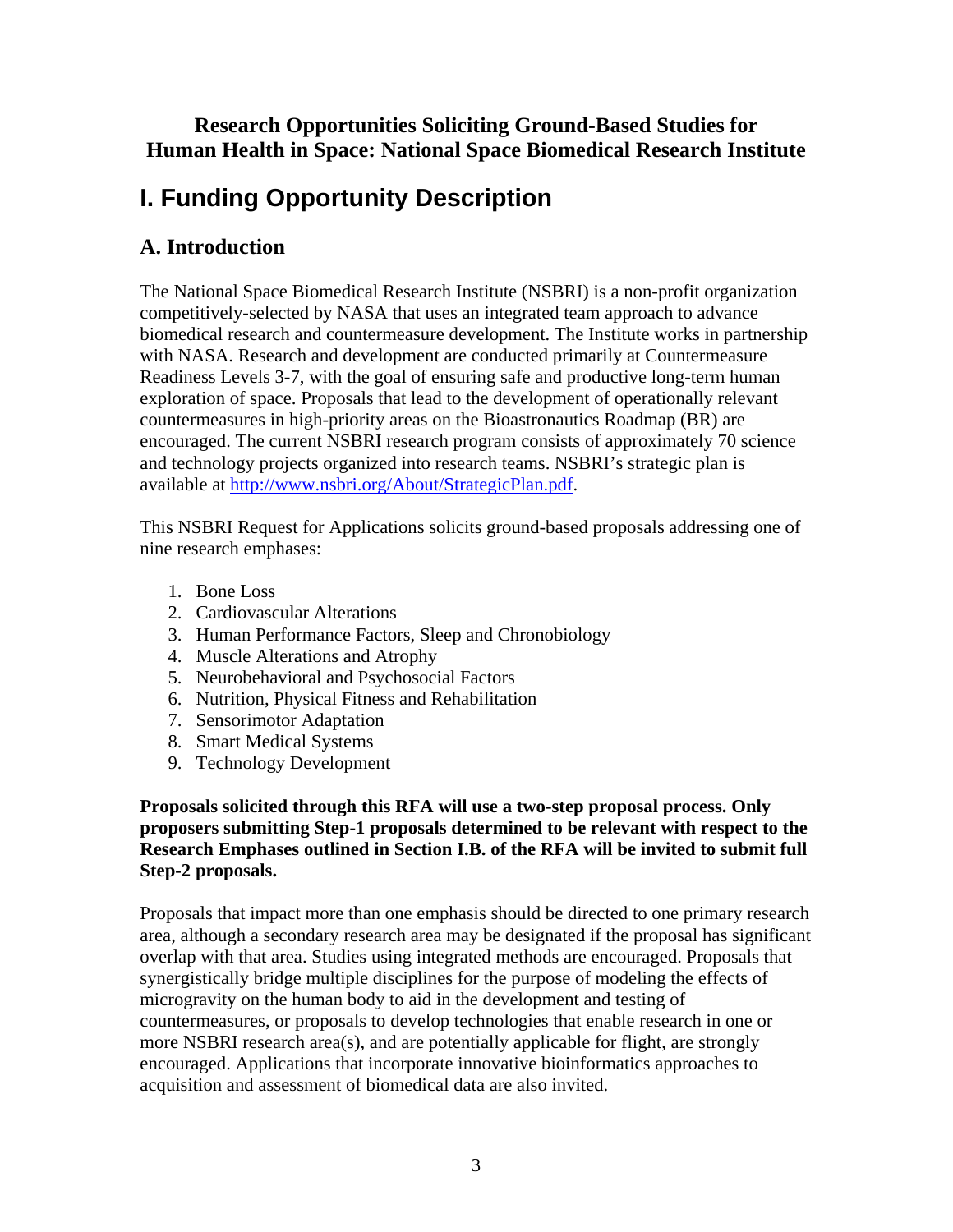It is critical for investigators to read carefully all of the instructions in this RFA. All proposals will undergo peer review using similar processes and procedures. **All proposal submissions to the NSBRI are electronic and must utilize NSBRI's Electronic Proposal Submission System.** Programmatic balance is maintained by the selecting official(s) for the program.

In order to identify and make publicly known the biomedical and health risks of spaceflight and the research and technology questions that must be answered to reduce those risks, NASA, in partnership with NSBRI, has developed the Bioastronautics Roadmap (BR). The BR is an interdisciplinary tool to assess, understand, mitigate, and manage the risks to humans that are associated with long-term exposure to the space environment. It assumes an overarching strategy that integrates requirements, risks, risk factors, research and technology questions, tasks, deliverables, and risk mitigation with the intent of directing biomedical research in support of human spaceflight, especially human exploration missions.

The proposer must examine and understand the Bioastronautics Roadmap, located at [http://bioastroroadmap.nasa.gov.](http://bioastroroadmap.nasa.gov) Based on the BR, proposers must specify in their proposal the rationale and evidence underlying which risks and research and technology questions their proposed research will answer. NSBRI will perform an assessment to understand how the proposed research addresses the BR risks and research and technology questions. Proposals that do not identify what BR risks and questions are being addressed by the research will be returned to the proposer without review.

Investigators are encouraged to review summaries of currently funded research by accessing the NSBRI website at<http://www.nsbri.org/Research/index.html>and the NASA Task Book at [http://taskbook.nasaprs.com/peer\\_review/index.cfm.](http://taskbook.nasaprs.com/peer_review/index.cfm) In order to achieve programmatic balance (section V), specific topics that are currently well represented in the scope of NSBRI research will be de-emphasized.

NSBRI is governed by a consortium of twelve institutions: Baylor College of Medicine; Brookhaven National Laboratory; Harvard Medical School; The Johns Hopkins University School of Medicine and the Applied Physics Laboratory; Massachusetts Institute of Technology; Morehouse School of Medicine; Mount Sinai School of Medicine; Rice University; Texas A&M University; the University of Arkansas for Medical Sciences; the University of Pennsylvania Health System; and the University of Washington. The Institute's Headquarters are located in Houston, at Baylor College of Medicine.

#### **Consortium membership is not a requirement for research program participation**.

An independent Board of Scientific Counselors (BSC) is responsible for assuring excellence in the Institute's research program through independent external peer review conducted in partnership with NASA. An External Advisory Council (EAC) is responsible for advising Institute management, and the Board of Directors (comprised of, but not limited to, representatives from the senior management of the 12 NSBRI Consortium member institutions) advises the Institute concerning program strategy,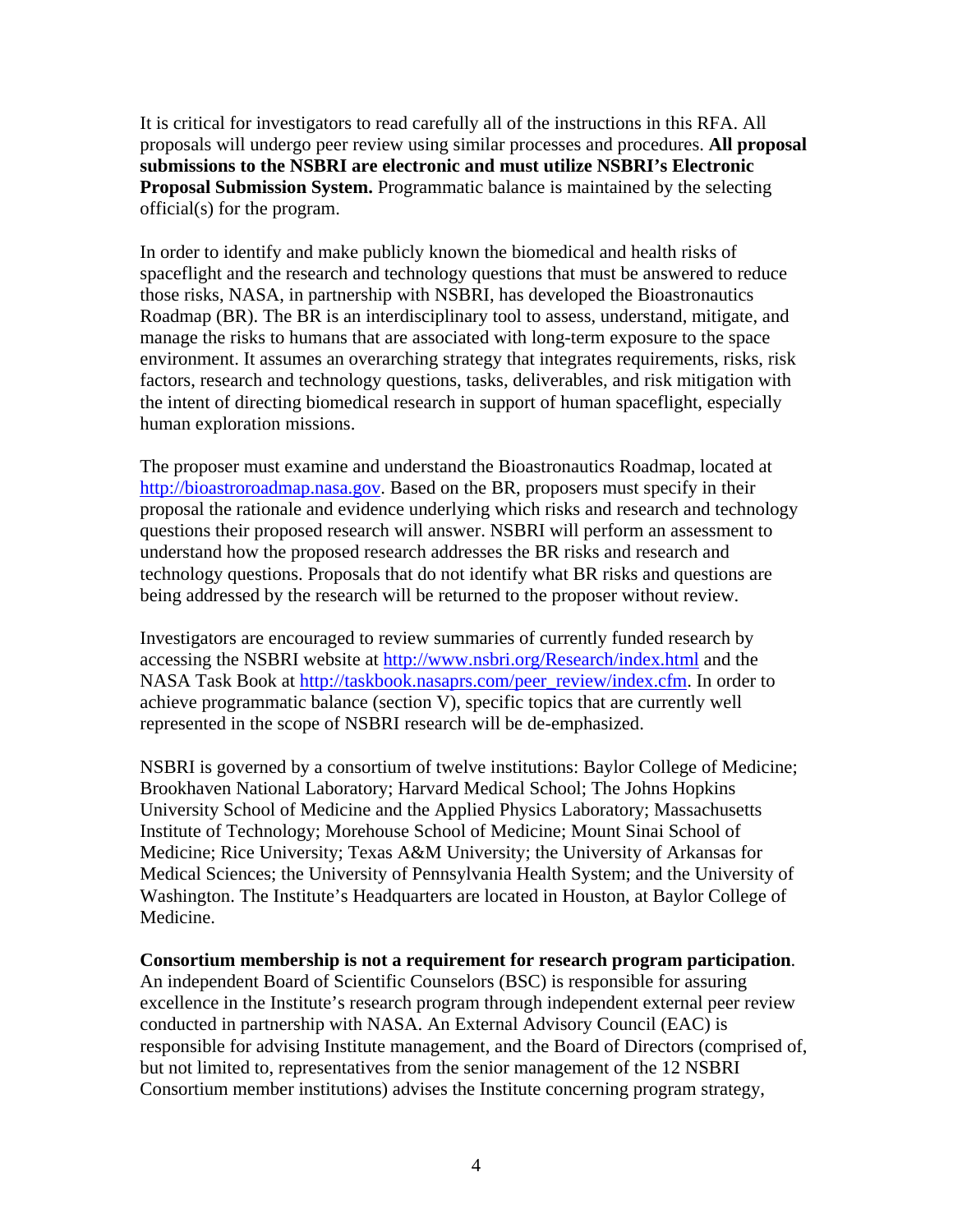tactical implementation, and effectiveness. NSBRI also has a User Panel of former and current astronauts and flight surgeons responsible for assuring that the research program is focused squarely on astronaut health, safety, and performance. The User Panel advises senior management on the operational relevance of science and technology projects. An Industry Forum of representatives from space and biomedically-related industries advises and assists NSBRI concerning Earth- and space-based applications for Institute research. The Institute coordinates its research activities with NASA through several committees and working groups including a joint NASA/NSBRI Steering Committee. In addition to its research program, the NSBRI has developed a vital education and outreach program that takes advantage of the Institute's core research activities.

## **B. NSBRI Teams and Research Emphases**

Each of the NSBRI research teams consists of a set of coordinated and complementary projects focused on a common theme. Team Leaders oversee the value added among the projects, to ensure that the integrated team approach leads to more effective outcomedriven research than might be attainable by a single project alone. Proposers are encouraged to look at the team strategic plans and the current composition of the teams in preparing their proposal. Applicants are also encouraged to define clear milestones for their project and to describe plans of how collaboration with NASA scientists, engineers, flight surgeons, and astronauts, as appropriate, will occur, in order to maximize the likelihood of success and the impact of their proposed research.

### **1. NSBRI Bone Loss Team**

The Bone Loss Team studies the mechanisms involved in bone loss related to microgravity, the development of countermeasures to prevent bone loss, methods for evaluating the rate of loss and the impact on fracture risk. Team information for countermeasures research and development, including research goals and priorities, is located at [http://www.nsbri.org/Research/Bone.html.](http://www.nsbri.org/Research/Bone.html) The Strategic Plan for the Bone Loss Team can be accessed at:

<http://www.nsbri.org/Research/StrategicPlans/BoneLoss2003.pdf>.

Proposals are sought with research that addresses the following areas:

- Enhance the understanding of the effects of space radiation on bone health and repair;
- Identify the factors affecting the maintenance of bone health and repair during prolonged stays on the lunar surface;
- Determine the effectiveness of procedures to protect against soft tissue injury in flight and on the lunar surface, and that hasten repair of damaged soft tissues during and after missions.

### **2. NSBRI Cardiovascular Alterations Team**

The Cardiovascular Alterations Team is focused on understanding the mechanisms of, and identifying effective solutions for, conditions whereby astronauts may experience: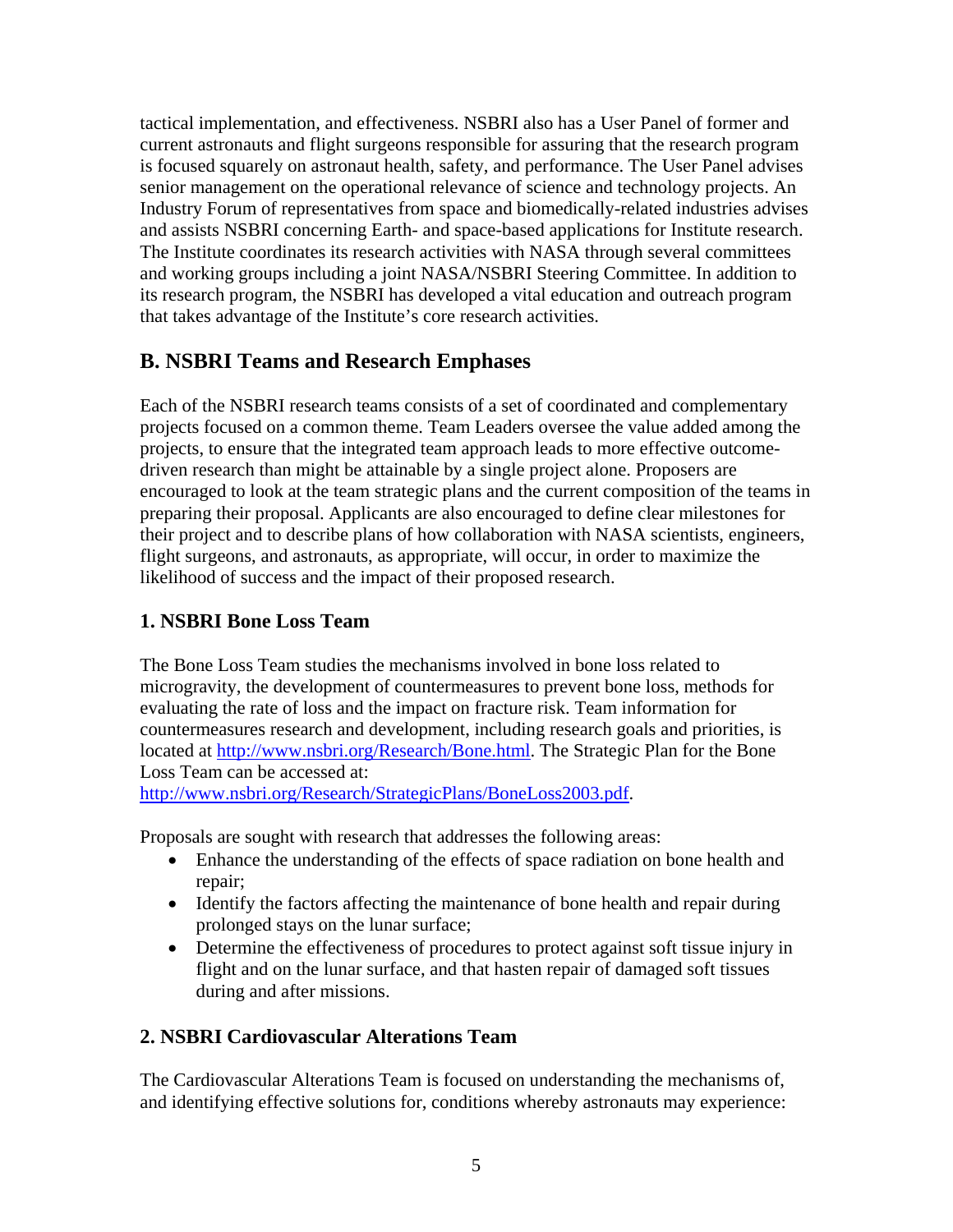heart rhythm disturbances; cardiac atrophy; and a drop in blood pressure, causing faintness, reduced exercise capacity, and decreased function following landing. Team information for countermeasures research and development, including research goals and priorities, is located at<http://www.nsbri.org/Research/Cardio.html>. The Strategic Plan for the Cardiovascular Alterations Team can be accessed at: [http://www.nsbri.org/Research/StrategicPlans/Cardio2003.pdf.](http://www.nsbri.org/Research/StrategicPlans/Cardio2003.pdf)

Proposals are sought with research that addresses the following areas:

- Develop strategies to mitigate serious cardiac events associated with spaceflight or lunar surface exploration;
- Enhance the understanding of individual cardiovascular susceptibility to the adverse effects of spaceflight or partial gravity environments.

### **3. NSBRI Human Performance Factors, Sleep and Chronobiology Team**

The Human Performance Factors, Sleep and Chronobiology Team is developing ways to reduce human mistakes and optimize mental and physical performance during longduration spaceflight. The loss of the 24-hour day/light cycle, weightlessness, a confined environment, and work demands make sleep difficult in space. Cumulative sleep loss increases the risk of accidents and possible mission failure. Team information for countermeasures research and development, including research goals and priorities, is located at<http://www.nsbri.org/Research/Sleep.html>. The Team Strategic Plan for the Human Performance Factors, Sleep and Chronobiology Team can be accessed at: [http://www.nsbri.org/Research/StrategicPlans/Sleep2003.pdf.](http://www.nsbri.org/Research/StrategicPlans/Sleep2003.pdf)

Proposals are sought with research that addresses the following areas:

- Design and testing of lighting systems for space environments, including spacecraft and lunar habitat, to optimize cognitive, sensory and behavioral performance;
- Elucidate methods and effectiveness of countermeasures for altered sleep and workload relevant to spaceflight and lunar surface.

### **4. NSBRI Muscle Alterations and Atrophy Team**

The Muscle Alterations and Atrophy Team's objective is to develop methods to prevent or reduce muscle loss on space missions. While astronauts exercise in space, current exercise regimens alone are not sufficient to prevent potentially deleterious changes that occur in skeletal muscle during spaceflight. The Team works to identify effective physical countermeasures (i.e., exercise prescriptions) and to combine this strategy with other countermeasures, such as improved nutrition and pharmacological interventions. Team information for countermeasures research and development, including research goals and priorities, is located at [http://www.nsbri.org/Research/Muscle.html.](http://www.nsbri.org/Research/Muscle.html) The Strategic Plan for the Muscle Alterations and Atrophy Team can be accessed at: [http://www.nsbri.org/Research/StrategicPlans/Muscle2003.pdf.](http://www.nsbri.org/Research/StrategicPlans/Muscle2003.pdf)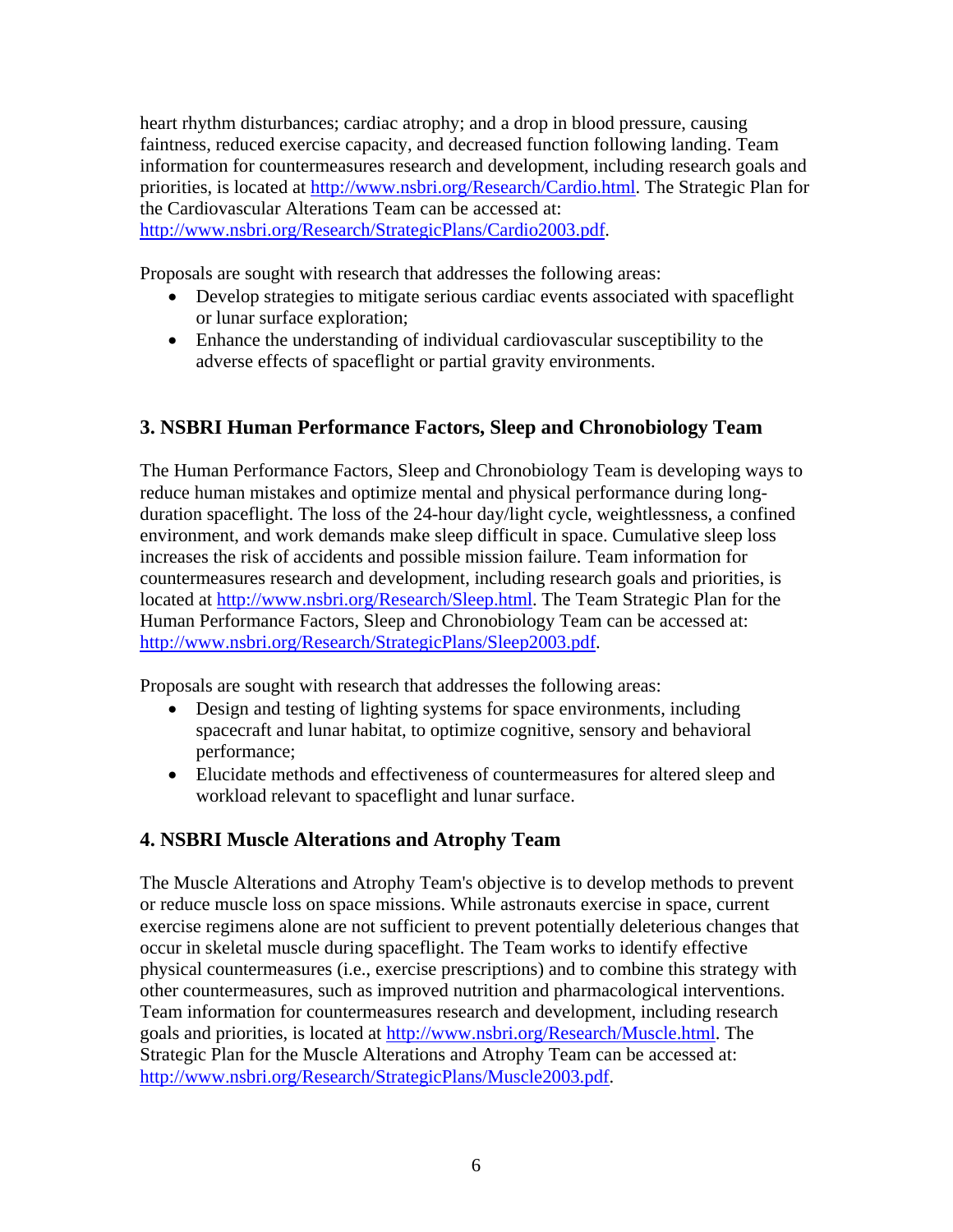Proposals are sought with research that addresses the following areas:

- Design and test integrated exercise countermeasures configurable to current and planned mission architectures;
- Elucidate risk of musculoskeletal injury related to spaceflight and lunar surface activities and post-flight recovery.

### **5. NSBRI Neurobehavioral and Psychosocial Factors Team**

The Neurobehavioral and Psychosocial Factors Team is concerned with methods crews use to deal with stress, isolation, confinement, and the challenges of long-duration space missions. In addition to identifying neurobehavioral and psychosocial risks to crew health, safety, and productivity, team objectives include developing methods to monitor brain functions and behavior and countermeasures to enhance performance, motivation, and quality of life. Leadership style, crew composition, organization, and communication are also being investigated to optimize crew effectiveness and mission success. Team information for countermeasures research and development, including research goals and priorities, is located at [http://www.nsbri.org/Research/Psycho.html.](http://www.nsbri.org/Research/Psycho.html) The Strategic Plan for the Neurobehavioral and Psychosocial Factors Team can be accessed at: [http://www.nsbri.org/Research/StrategicPlans/Psycho2003.pdf.](http://www.nsbri.org/Research/StrategicPlans/Psycho2003.pdf)

Proposals are sought with research that addresses the following areas:

- Develop and test objective, noninvasive methods to preserve cognitive, emotional, and social well-being relevant to spaceflight and lunar surface activities;
- Assess, monitor, and mitigate adverse effects on critical team performance relevant to spaceflight and lunar surface activities.

### **6. NSBRI Nutrition, Physical Fitness and Rehabilitation Team**

The Nutrition, Physical Fitness, and Rehabilitation Team is addressing the quality and quantity of dietary intake, exercise, and rehabilitation. The Team is also examining countermeasures to reduce the biomedical risks of radiation, circadian alterations, and other factors associated with long-duration human space missions. Team information for countermeasures research and development, including research goals and priorities, is located at [http://www.nsbri.org/Research/Nutrition.html.](http://www.nsbri.org/Research/Nutrition.html) The Strategic Plan for the Nutrition, Physical Fitness and Rehabilitation Team can be accessed at: [http://www.nsbri.org/Research/StrategicPlans/Nutrition2003.pdf.](http://www.nsbri.org/Research/StrategicPlans/Nutrition2003.pdf)

Proposals are sought with research that addresses the following areas:

- Develop effective countermeasures to inadequate fluid, nutrient, and caloric intake, relevant to spaceflight and lunar surface activities.
- Develop and test integrated countermeasures to optimize physical fitness before, during and after flight.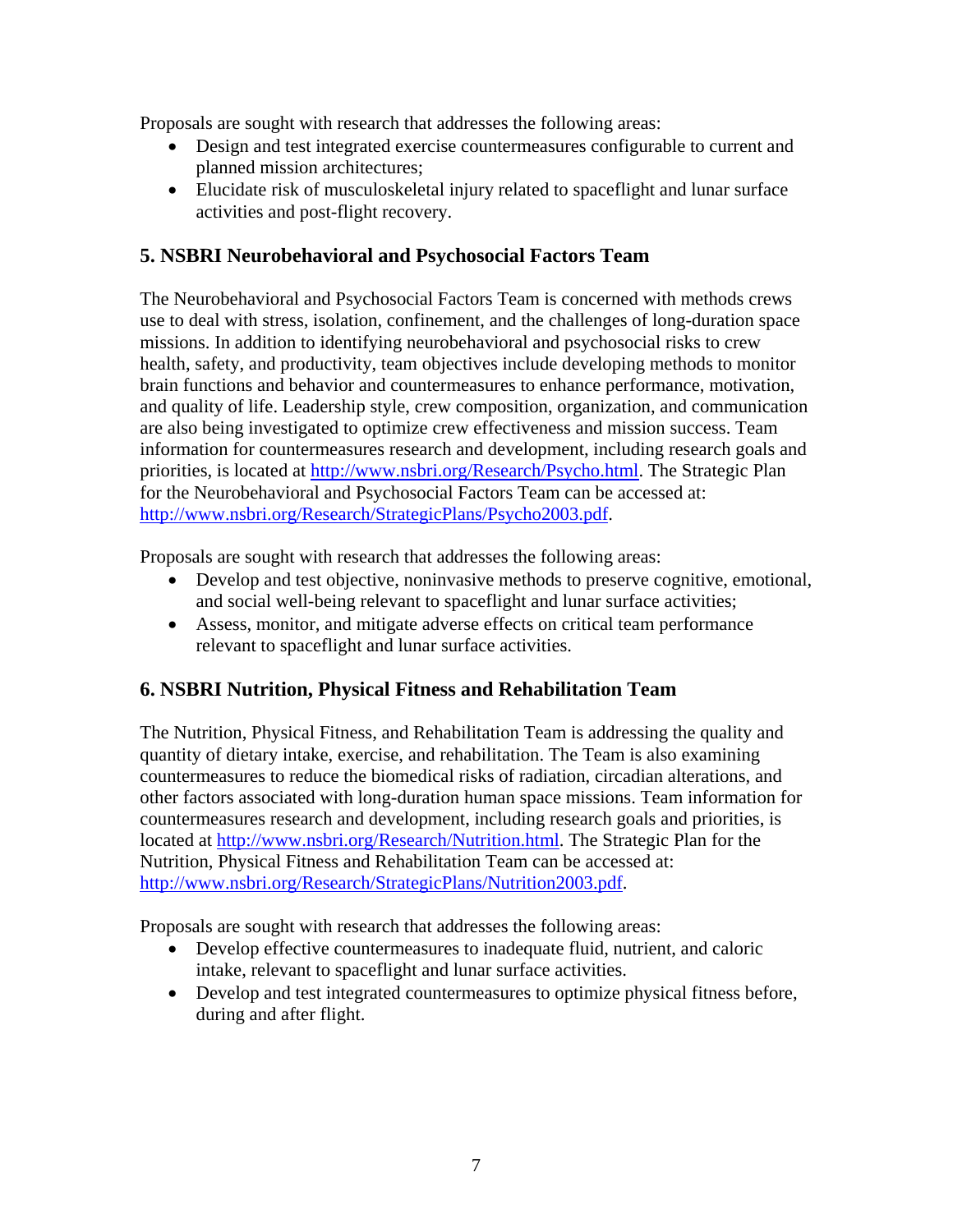### **7. NSBRI Sensorimotor Adaptation Team**

The Sensorimotor Adaptation Team is developing potential pre-flight and in-flight countermeasures to allow crew members to adjust more rapidly to gravitational changes that can result in disorientation, motion sickness and a loss of the sense of direction. These problems have an impact on space motion sickness, landing and post-flight adaptation. Team information for countermeasures research and development, including research goals and priorities, is located at [http://www.nsbri.org/Research/Neuro.html.](http://www.nsbri.org/Research/Neuro.html) The Strategic Plan for the Sensorimotor Adaptation Team can be accessed at: [http://www.nsbri.org/Research/StrategicPlans/Sensorimotor.pdf.](http://www.nsbri.org/Research/StrategicPlans/Sensorimotor.pdf)

Proposals are sought with research that addresses the following areas:

- Design and test display and control systems for space environments, including spacecraft and lunar habitats, to optimize performance and spaceflight human system standards;
- Develop integrated functional tests of sensorimotor performance relevant to spaceflight and lunar surface activities.

### **8. NSBRI Smart Medical Systems Team**

The Smart Medical Systems Team is developing and applying new technologies for physiological and medical monitoring and clinical care that integrate novel hardware, intelligent algorithms and models, and new therapeutic approaches applicable to remote health care in the space environment and on Earth. The Team works closely with the Technology Development Team and the Space Medicine group at NASA Johnson Space Center, as well as other NASA Centers. Team information for countermeasures research and development, including research goals and priorities, is located at [http://www.nsbri.org/Research/Med\\_Sys.html.](http://www.nsbri.org/Research/Med_Sys.html) The Strategic Plan for the Smart Medical Systems Team can be accessed at: [http://www.nsbri.org/Research/StrategicPlans/Med\\_Sys2003.pdf.](http://www.nsbri.org/Research/StrategicPlans/Med_Sys2003.pdf)

Proposals are sought with research that addresses the following areas:

- Develop a suite of integrated smart medical systems, including non-invasive physiological monitors, relevant to spaceflight and lunar surface activities;
- Design and test critical care systems for emergent conditions relevant to spaceflight and lunar surface activities.

### **9. NSBRI Technology Development Team**

The focus of the Technology Development Team is on new devices to improve research techniques and capabilities in support of flight research and space medicine. Projects add value to the enabling scientific and medical technologies already supported by the other teams and by NASA, including technologies to help support the Clinical Status Evaluation for astronaut health. Team information for countermeasures research and development, including research goals and priorities, is located at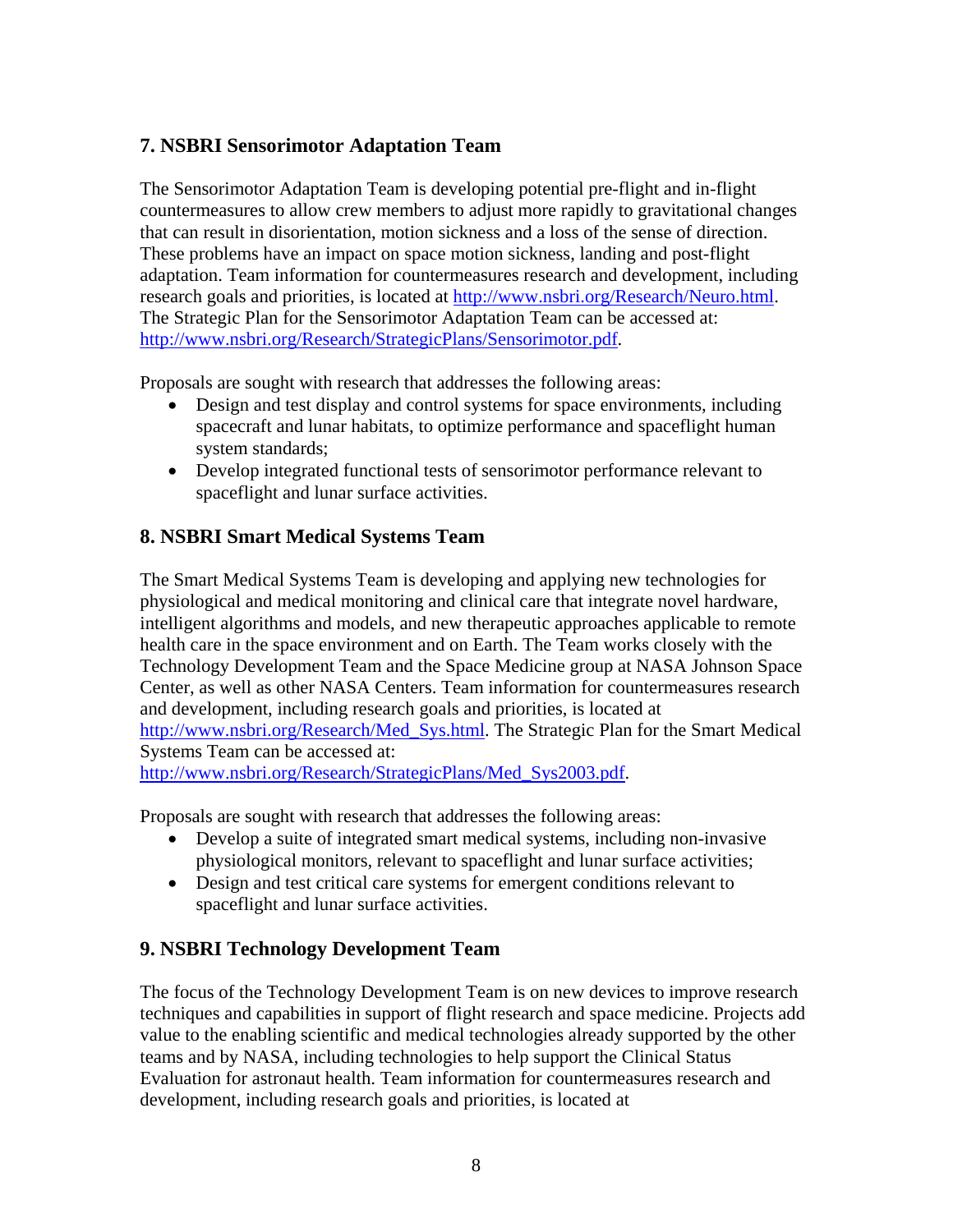<http://www.nsbri.org/Research/Tech.html>. The Strategic Plan for the Technology Development Team can be accessed at: [http://www.nsbri.org/Research/StrategicPlans/Technology2003.pdf.](http://www.nsbri.org/Research/StrategicPlans/Technology2003.pdf)

Proposals are sought with research that addresses the following areas:

- Design and test systems for data fusion and clinical decision making relevant to spaceflight and lunar surface activities;
- Develop and validate methods to increase pharmaceutical shelf life in the space environment.

# **C. Education and Outreach**

NSBRI has an Education and Outreach Program that operates in collaboration with other NASA programs to enhance and broaden public knowledge, understanding, and appreciation of biological and biomedical research, and the value of this research in the space environment. The NSBRI Education and Outreach Program is integrated with the NSBRI Research Program, as well as with collaborative research projects between NSBRI and NASA. Further information about the NSBRI Education and Outreach Program is available at:<http://www.nsbri.org/Education/index.html>.

# **D. NASA Safety Policy**

Safety is NASA's highest priority. Safety is the freedom from those conditions that can cause death, injury, occupational illness, damage to or loss of equipment or property, or damage to the environment. NASA's safety priority is to protect: (1) the public, (2) astronauts and pilots, (3) the NASA workforce (including employees working under NASA instruments), and (4) high-value equipment and property. All research conducted under NSBRI auspices shall conform to this policy.

# **E. Availability of Funds for Award**

The NSBRI's obligation to make awards is contingent upon the availability of the appropriated funds from which payment can be made and the receipt of proposals that are deemed acceptable for award under this solicitation.

# **II. Award Information**

Selected proposals will be funded as research grants in one-year increments for activities lasting up to four years. The anticipated start date for proposals selected in response to this RFA is no earlier than August 2007. The funding duration will depend on proposal requirements, review panel recommendations, and continuing progress of the activity. All proposals will be evaluated for overall merit by independent peer-review panels, and also assessed by NSBRI for relevance and proposed cost (section V).

The total annual cost (direct and indirect costs) for ground research cannot exceed \$450,000. NSBRI reserves the right to return proposals, without review, that exceed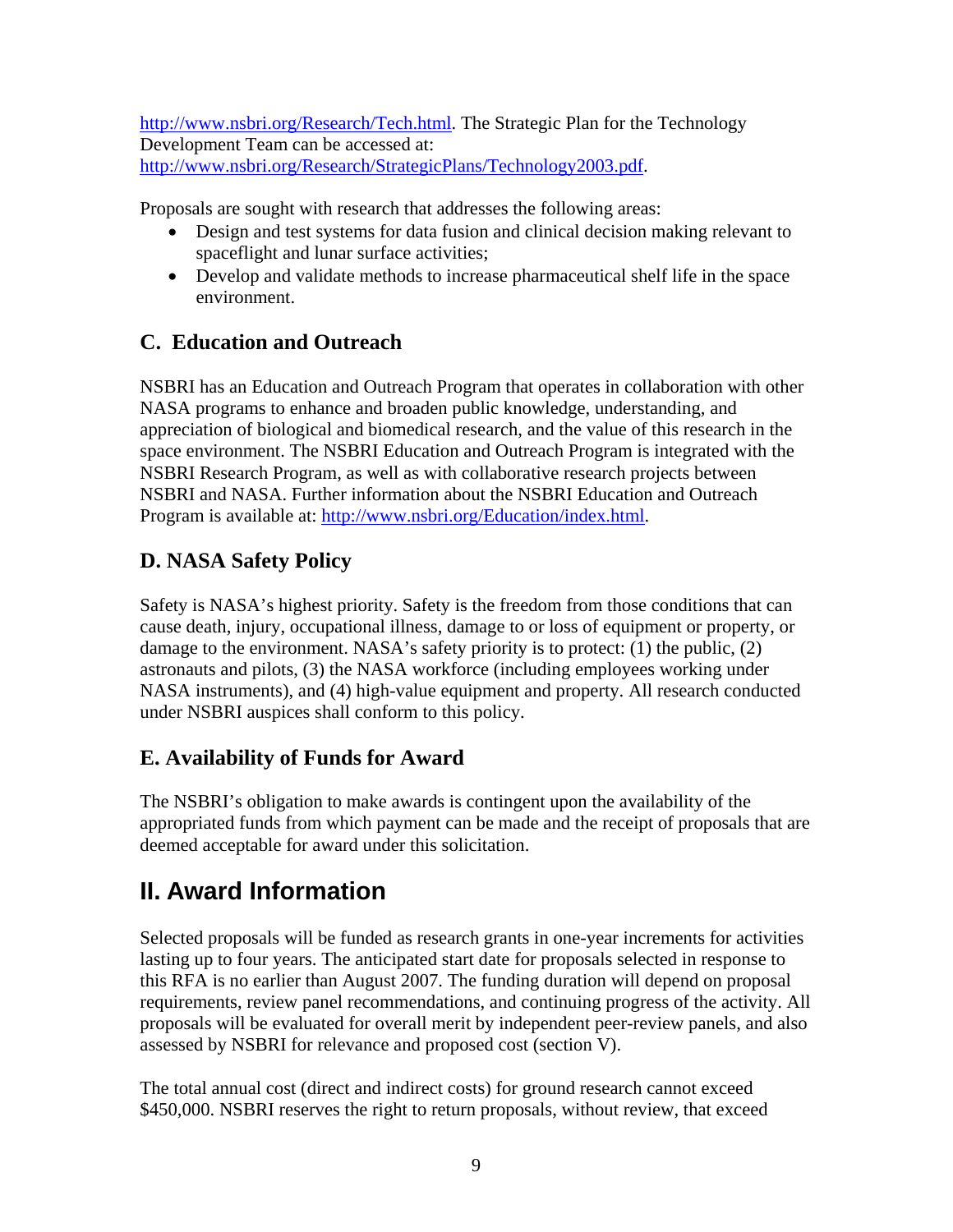\$450,000 per year. It is estimated that the average annual total costs of selected proposals will be approximately \$300,000. Program project type proposals which clearly identify complementary areas while remaining within the funding guidelines for each component project may be submitted.

NSBRI may, in certain cases, elect to fund only a portion of a proposed effort. In this case, the applicant will be given the opportunity to accept or decline such partial funding. The initial selection will be announced no earlier than July 2007 and the grant awarded in a reasonable timeframe thereafter.

# **III. Eligibility Information**

# **A. Eligibility of Applicants**

All categories of U.S. entities, including private, public and non-profit organizations, are eligible to submit proposals in response to this RFA. Principal Investigators may collaborate with universities, Federal Government laboratories, the private sector, and state and local government laboratories. In all such arrangements, the applying entity is expected to be responsible for administering the project according to the management approach presented in the proposal.

# **B. Cost Sharing or Matching**

NSBRI awards require a cost-sharing arrangement with all non-government entities consisting of an augmentation of at least 10% of the total annual NSBRI award. This contribution should not be identified in the submitted project budget but will be requested at the time the institutional award is made.

# **IV. Proposal and Submission Information**

# **A. Source of Application Materials and Instructions**

All proposals for both Step-1 and Step-2 of the RFA process must be submitted through the NSBRI's Internet-based Electronic Proposal Submission System (EPSS) as detailed in the instructions below. All specific application forms and instructions necessary can be found in electronic format in the Downloadable Templates section of the system.

## **B. Content and Form of Proposal Submission**

## **1. Step-1 Proposal Content**

Proposals will be solicited using a two-step process. The Step-1 proposal will include a synopsis of the intended research, with the total length of the proposal not to exceed five pages using a standard 12-point font and one inch margins. **Required elements** of the five-page, Step-1 application include a proposed NSBRI team assignment, a brief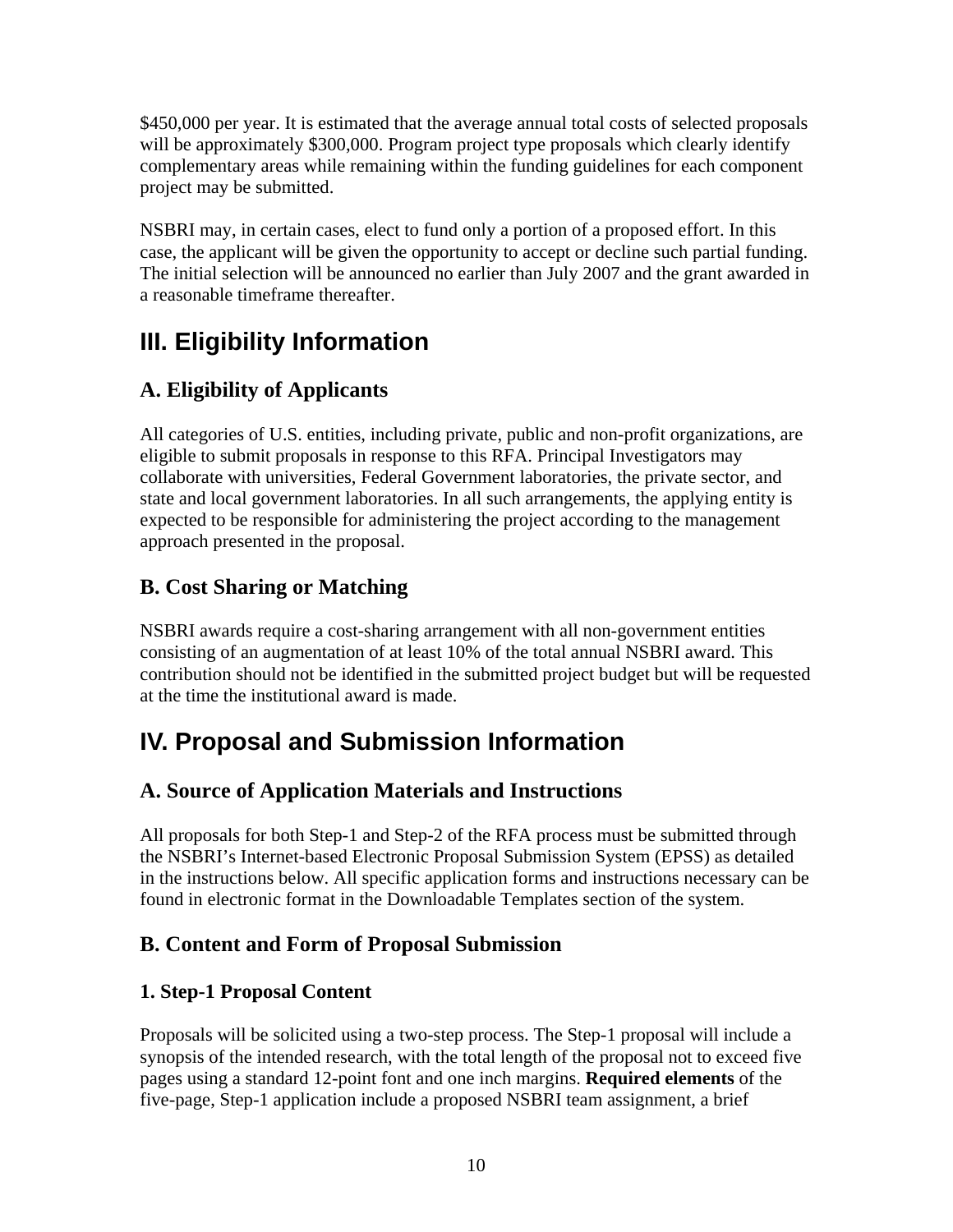abstract, a clear indication of the relevance to the research emphases (section I.B), mapping to the BR risks, a plan outline for countermeasure(s) and/or technology development (including approach and key personnel), and the project impact. Budget and detailed program data should not be included with the Step-1 proposal. Project personnel are not considered binding for Step-1 and can be adjusted in an invited Step-2 proposal. **Step-1 proposals must be electronically submitted by 5 PM ET, February 2, 2007**. All submitters of Step-1 proposals will be notified no later than February 20, 2007 that they are, or are not, invited to submit a Step-2 proposal.

### **2. Step-2 Proposal Content**

**Step-2 proposals must be electronically submitted by 5 PM ET, April 12, 2007**. In addition to the Step-1 proposal elements, the invited Step-2 proposal will include Basic Personal and Institutional Information, Project Description, Performance Sites, Key Personnel, Investigator Budgets with Justifications, Other Support, Biographical Sketches, Laboratory Resources, Research Plan, and additional accompanying information as outlined in the submission procedures below.

Step-2 proposals must be in compliance with the following:

- The proposal project description must not be more than 20 pages in length;
- Submission of appropriate Institutional Review Board (IRB) or Institutional Animal Care and Use Committee (IACUC) certification for all proposals using human or animal test subjects;
- Submission of an appropriate and justified budget for a funding period not exceeding that described in this RFA;
- Revised versions of proposals previously submitted must be clearly designated as such and must contain an explanation of how the revised proposal has addressed criticisms from previous review. This explanation should be presented preceding the research description as part of the main proposal upload and is limited to two pages;
- Submission of the Bioastronautics Roadmap form;
- Submission of all other appropriate information as required by this RFA.

Non-compliant proposals may be withdrawn from the review process and returned to the investigator without further review.

### **3. General Electronic Submission Procedures and Account Registration**

EPSS has been designed to enable investigators to collaborate on the development of a proposal, to retain complete privacy throughout the proposal development process and to allow fast and accurate proposal submission.

To assure that the Step-1 proposal is submitted by the due date of February 2, 2007 at 5 PM ET, investigators are encouraged to register for an EPSS account, if they do not already have one. To register for an account in EPSS, send an email to [contact\\_us@www.nsbri.org](mailto:contact_us@www.nsbri.org) with your full name and institution. Investigators will receive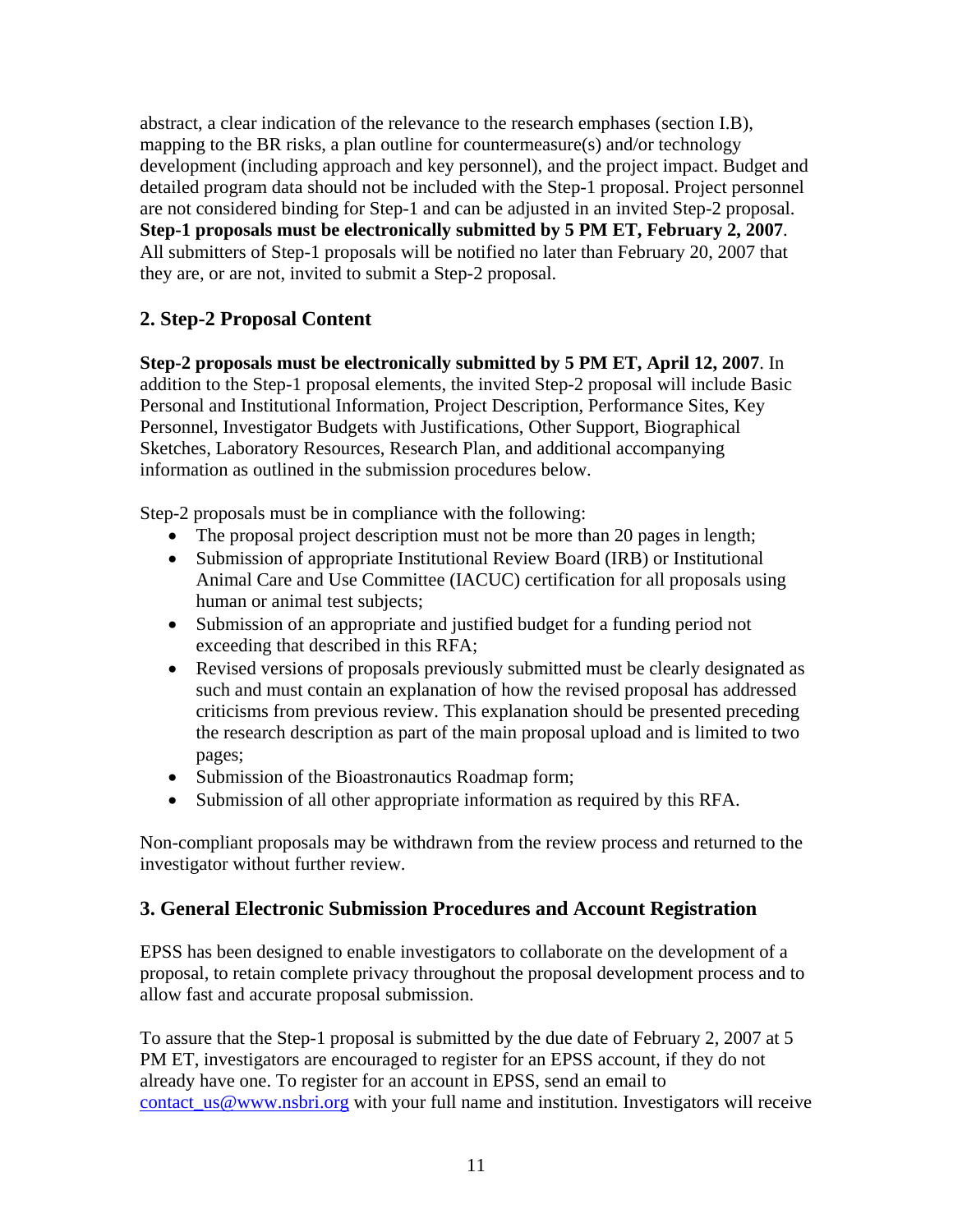via email a username and initial password for entry into EPSS. Once you have received your login information, go to the web site<http://nims.nsbri.org/>to complete creation of your account. Investigators will need to enter basic contact and institutional information to complete their online account setup before proceeding with proposal submission.

#### **4. Step-1 Proposal Format and Submission Process**

To submit a Step-1 proposal, proposers should begin by creating a new proposal. After entering the proposal title and selecting the appropriate NSBRI team(s) and Request for Applications NSBRI-RFA-07-01 from the drop-down menu, the PI will be prompted to upload a document for a Step-1 proposal submission.

The PI should prepare a Step-1 proposal document as a PDF file and upload it in EPSS as outlined above (section IV.B.1).

#### **5. Step-2 Proposal Format and Submission Process**

**Step-2 proposals will be accepted from invited Step-1 proposers only.** Investigators who receive invitations for a Step-2 proposal will be notified no later than February 20, 2007. All Step-2 proposals must be completed and electronically submitted by 5 PM ET, April 12, 2007, to be considered for funding.

The same web address used for Step-1 proposals will serve as the entry point for proposal development and modification for Step-2. Step-1 proposals invited for Step-2 submission will automatically be created in the user profile for the PI with the same title as the Step-1 proposal. The proposal title and selected NSBRI team(s) from the submitted and selected Step-1 proposal can be changed at any time prior to submission of the Step-2 proposal. All information entered, with the exception of that submitted for Step-1 proposals, will remain private until electronic submission is completed.

Step-2 proposal information requested in EPSS closely follows the information requested by the National Institutes of Health and other funding agencies. Further details and guidelines can be found in the online instructions through EPSS.

A proposal overview screen will guide applicants through the process of completing the required proposal information. EPSS offers a collaborative work environment for the Principal Investigator and Co-Investigators to view and submit various portions of the proposal. For example, the Principal Investigator can enter or upload all information for the proposal. Co-Investigators can view most of the proposal information but are permitted to enter only their specific personal information and their assigned project and budgetary information. All investigators can allow an administrative support person to act on their behalf, to assist in the entry of proposal information; however, electronic submission can only be performed by the Principal Investigator. EPSS also contains an Investigator Profile section, which stores biographical sketches and other support information, for each investigator registered in the system. This information can be used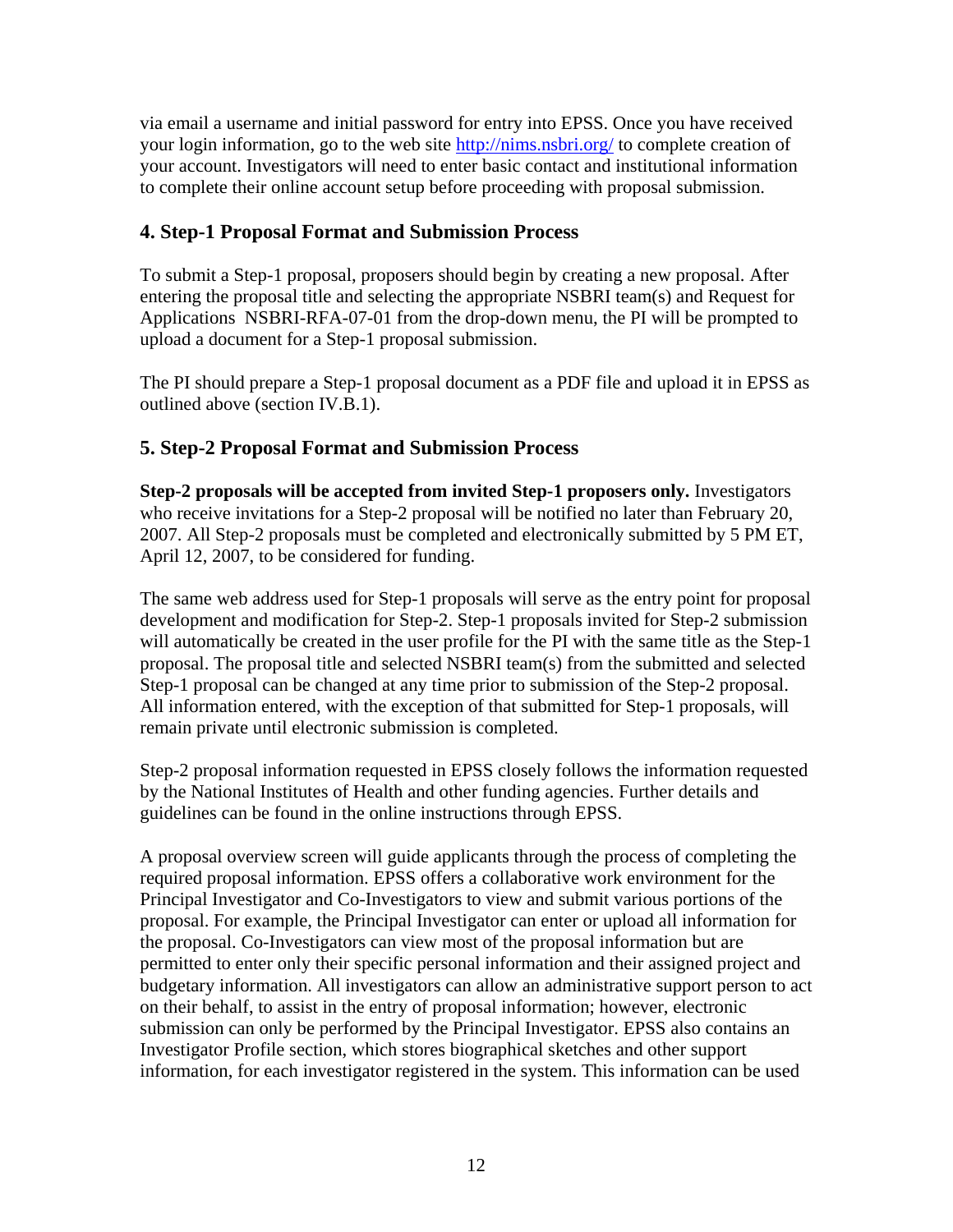by authorized proposing investigators, eliminating the duplicate entry of such information in multiple proposals.

Please direct any questions concerning this application procedure to the NSBRI by sending your inquiry to contact us@www.nsbri.org or by calling 713-798-5676.

### **6. Research Certifications**

For proposals employing human subjects and/or animals, assurance of compliance with human subjects and/or animal care and use provisions is required on the Proposal Cover Page. In addition, the application must include a statement, uploaded in the Appendices, from the applicant institution certifying that the proposed work will meet all Federal and local human subject requirements and/or animal care and use requirements.

Policies for the protection of human subjects in NSBRI-sponsored research projects are described in NASA Management Instruction (NMI) 7100.8B (Protection of Human Research Subjects). Animal use and care requirements are described in the NASA Code of Federal Regulations (CFR) 1232 (Care and Use of Animals in the Conduct of NASA Activities).

#### **a. Additional Requirements for Research Employing Human Subjects**

A letter signed by the Chair of the Institutional Review Board (IRB) identifying the proposal submitted to NSBRI by title and certifying approval of proposed human subjects protocols and procedures should be included in the appendix of the proposal. IRB certifications for other research proposals or grants that may be related to the work proposed cannot be substituted (even if they employ the same protocols and procedures).

If IRB certification is pending on the proposal due date, select "pending" from the IRB/IACUC section menu on the Proposal Cover Page, and include a letter in the proposal appendix signed by the IRB Chair identifying the proposal by title indicating the status of the IRB review process at the time of submission. IRB certification must be received no later than 90 days after the Step-2 proposal due date. An application lacking the required IRB certification will be considered incomplete and may be returned to the applicant without review. NSBRI requires current IRB certification prior to each year's award.

With regard to research involving human subjects, NSBRI has adopted the National Institutes of Health (NIH) policy. Women and members of minority groups and their subpopulations must be included in NSBRI-supported biomedical and behavioral research projects involving human subjects, unless a clear and compelling rationale and justification is provided showing that inclusion of these groups is inappropriate with respect to the health of the subjects or the purpose of the research.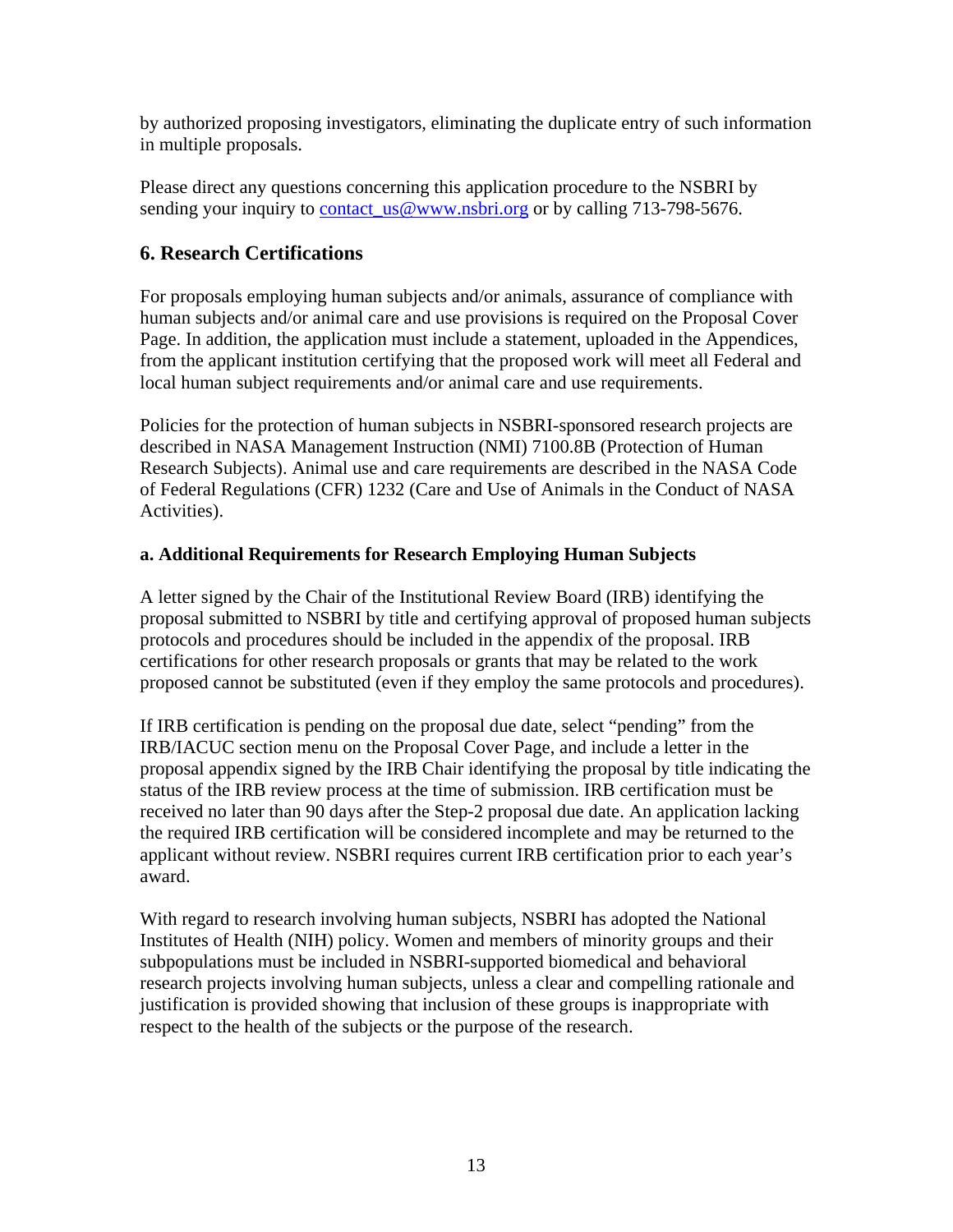#### **b. Additional Requirements for Research Employing Animals**

A letter signed by the Chair of the Institutional Animal Care and Use Committee (IACUC) identifying the proposal submitted to NSBRI by title and certifying approval of the proposed animal research protocols and procedures should be included in the appendix of the proposal. The institution's Public Health Service Animal Welfare Assurance Number must be included on the IACUC certification and entered in the IRB/IACUC section of the Proposal Cover Page. IACUC certifications for other research proposals or grants cannot be substituted (even if they employ the same protocols and procedures).

If IACUC certification is pending on the proposal due date, select "pending" from the IRB/IACUC selection menu on the Proposal Cover Page, and include in the appendix of the proposal a letter signed by the IACUC Chair identifying the proposal by title indicating the status of the IACUC review process at the time of submission. IACUC certification must be received no later than 90 days after the proposal due date. An application lacking the required IACUC certification 90 days after the proposal due date will be considered incomplete and may be returned to the applicant without review.

#### **7. Submission Dates and Times**

Step-1 Proposals Due: February 2, 2007, 5 PM ET Step-2 Proposals Due: April 12, 2007, 5 PM ET Estimated Selection Announcement: July 2007 Selecting Official: NSBRI Director

### **8. Funding Restrictions**

The construction of facilities is not an allowed activity unless specifically stated so in the program description. For further information on allowable costs, refer to the cost principles cited in the NASA Federal Acquisition Regulations (FAR) Supplement Provision.

Travel, including foreign travel, is allowed as may be necessary for the meaningful completion of the proposed investigation, as well as for presenting results at an appropriate professional meeting.

# **V. Proposal Review Information**

### **A. Step-1 Proposal Relevancy Review**

Each Step-1 proposal will be reviewed by NSBRI's Executive Science and Medicine Council (ESMC). The ESMC will incorporate advice from the NSBRI User Panel and NASA. Recommendations will be made as to "relevant" or "not relevant" based upon the research emphases outlined in this RFA, section I.B. Only those Step-1 proposals having a final evaluation of "relevant" will be invited to submit a full Step-2 proposal.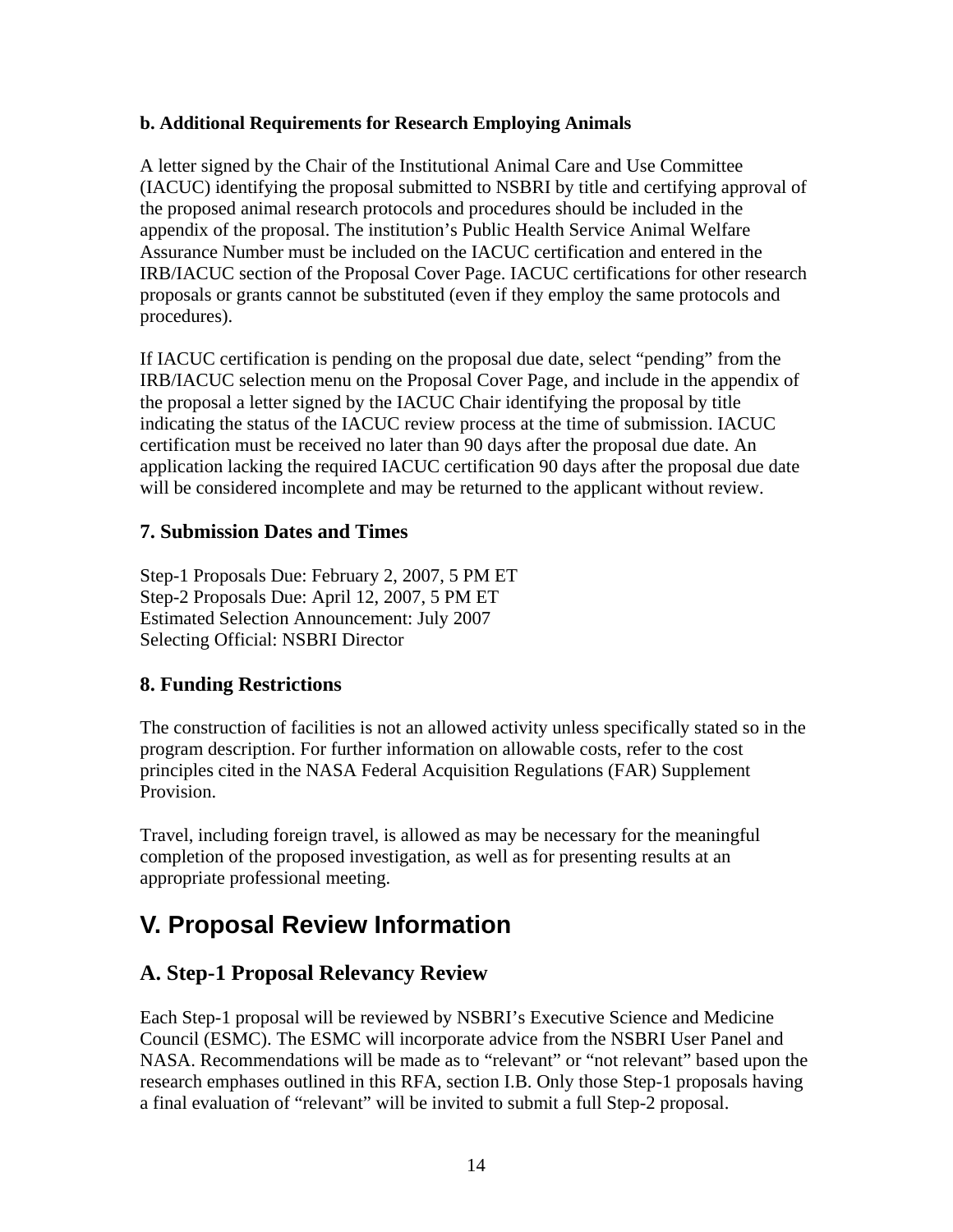## **B. Step-2 Proposal Scientific/Technical Merit Review and Evaluation Criteria**

The overall evaluation process for Step-2 proposals submitted in response to this RFA will include review of merit, relevance, and cost criteria. All of the following merit criteria, of equal consideration, will be used in determining the merit score of the proposal:

- **Significance:** Does this study address an important problem? Is current and appropriate literature cited to support the assertion of problem importance? If the aims of the application are achieved, how will scientific knowledge or technology be advanced? What will be the effect of these studies on the concepts, methods, or products that drive this field? Is there a significant societal or economic impact?
- **Approach:** Are the conceptual framework, design, methods, and analyses adequately developed, well integrated, and appropriate to the aims of the project? Is the proposed approach likely to yield the desired results? Does the applicant acknowledge potential problem areas and consider alternative tactics?
- **Innovation:** Does the project employ appropriate novel concepts, approaches, or methods? Are the aims original and innovative? Does the project challenge existing paradigms or develop new methodologies or technologies?
- **Investigator:** Is the Investigator appropriately trained and well suited to carry out this work? Is the work proposed appropriate to the experience level of the Principal Investigator and any Co-Investigators? Is the evidence of the Investigator's productivity satisfactory?
- **Environment:** Does the scientific environment in which the work will be performed contribute to the probability of success? Do the proposed experiments take advantage of unique features of the scientific environment or employ useful collaborative arrangements? Is there evidence of institutional support?

## **C. Review and Selection Process**

Upon receipt, proposals will be reviewed for compliance as outlined in section IV.B of this RFA. Non-compliant proposals may be withdrawn from the review process and returned to the investigator without further review.

Compliant proposals submitted in response to this RFA will undergo an intrinsic scientific/technical merit review. Only those proposals that are highly rated in the merit review process will undergo review for program relevance and cost.

The overall evaluation and selection process for proposals submitted in response to this Announcement will include the following:

- Review for scientific/technical merit
- Review for programmatic balance and cost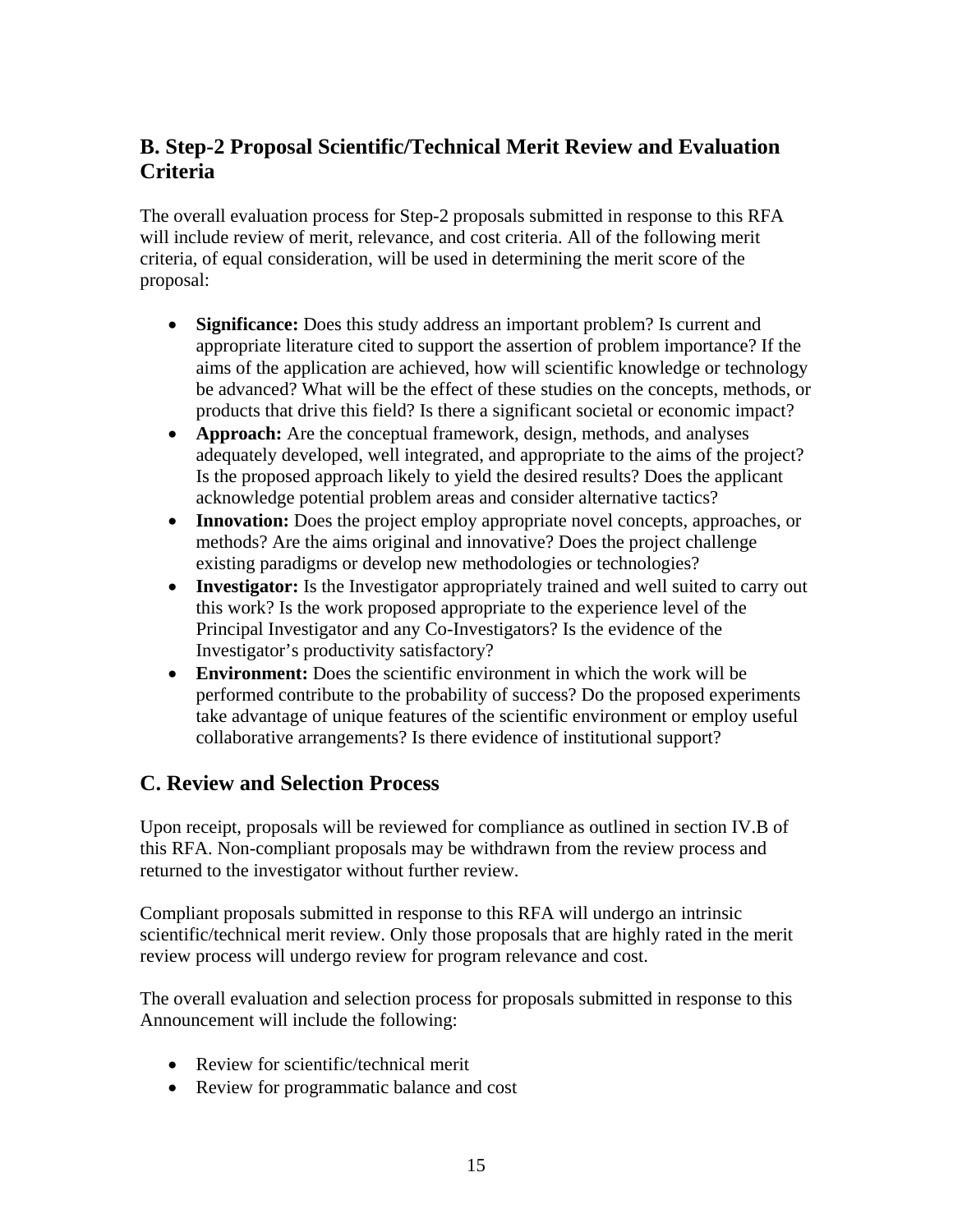• Selection of proposals for funding

Peer review for intrinsic technical and/or scientific merit will be conducted for all compliant Step-2 proposals. The number and diversity of experts required will be determined by the response to this RFA and by the variety of disciplines represented in the proposals relevant to the research emphases described in Section I.B. The merit review panel will assign a score from 0-100 based upon the intrinsic scientific or technical merit of the proposal. This score will reflect the consensus of the panel. The score assigned by this panel will not be affected by the cost of the proposed work, nor will it reflect the programmatic balance of the proposed work to NSBRI. After the panel has assigned the proposal a merit score, the reviewers will be asked to include in their critique of each proposal any comments they may have concerning the proposal's budget and balance to the NSBRI. In addition to the above, in accordance with the NIH policy that NSBRI has adopted, all applications will be reviewed with respect to:

- Adequacy of plans to include males and females, members of minority groups, and their subgroups, as appropriate for the scientific goals of the research;
- Plans for the recruitment and retention of subjects;
- Reasonableness of the proposed budget and duration in relation to the proposed research;
- Adequacy of the proposed protection for humans, animals or the environment to the extent they may be adversely affected by the project proposed in the application.

A separate evaluation for program balance and proposed project cost will be performed by the NSBRI. Evaluation of the cost of a proposed effort includes consideration of the reasonableness of the proposed cost. Programmatic balance will include an evaluation of how the proposed work may help achieve an appropriate balance of scientific and technical tasks in alignment with the BR and the NSBRI mission.

A set of selection recommendations will be developed by the NSBRI External Advisory Council (EAC) based on the merit review scores, programmatic balance, and costs. These recommendations will be reviewed with NASA prior to selection by the NSBRI Director.

# **VI. Award Administration Information**

## **A. Award Notices**

At the end of the selection process, each proposing organization and Principal Investigator is notified of the selection or non-selection status. The selection letters will include a statement indicating that the selected organization's business office will be contacted by NSBRI, and a reminder that any costs incurred by the investigator in anticipation of an award are at their own risk. Selection notification will be made by a letter signed by the selecting official. Selection notification will also include proposal reviews generated during the peer-review process. NSBRI reserves the right to offer selection of only a portion of a proposal. In these instances, the organization/Investigator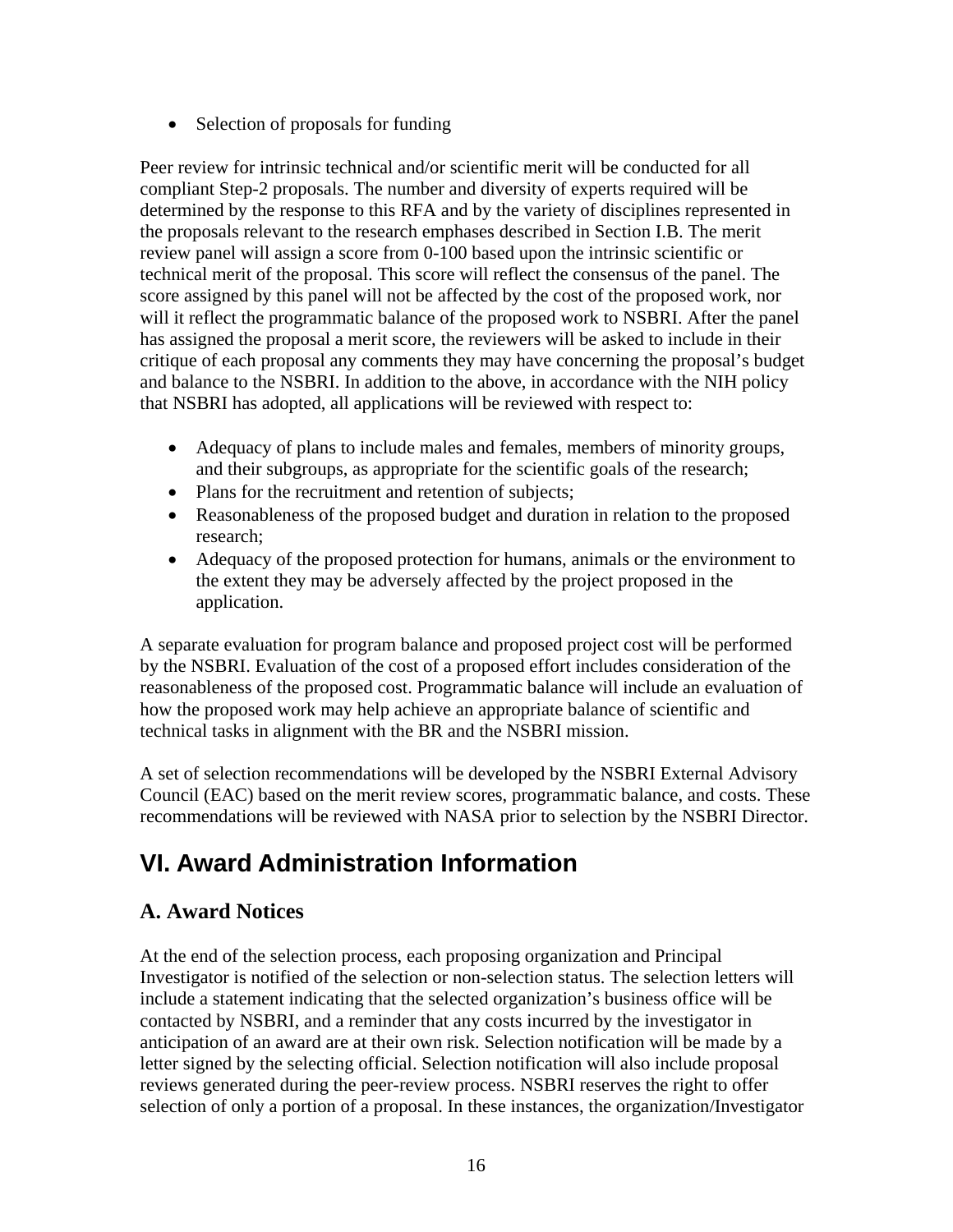will be given the opportunity to accept or decline the offer. NSBRI provides debriefings to those Investigators who request one.

### **B. Program Reporting/Individual Researcher Reporting**

It is expected that results from funded research will be submitted to peer-reviewed journals as the work progresses. Only published papers that acknowledge NSBRI support and identify the NSBRI Cooperative Agreement (NCC 9-58) will be considered as resulting from the research project and used to evaluate its productivity.

NSBRI requires an annual reporting submission utilizing the online Annual Project Report and Task Book Submission system (APRTS). Both the NSBRI Annual Progress Report and NASA Task Book submission are collected through APRTS. This submission is due 30 days PRIOR to the end of each funding year of the project. Updates can be made throughout the duration of the project at any time during the year. The final Annual Project Report and NASA Task Book submission for the project will be due 60 days following the conclusion of the project funding. In addition to these electronic reporting requirements, a reprint of each publication listed in the bibliography and a copy of all intellectual property disclosures resulting from the funded research must be uploaded in APRTS with the annual online submission. The NASA Task Book includes descriptions of all peer-reviewed activities funded by the NASA Exploration Systems Mission Directorate (ESMD).

The Annual Progress Report is used by NSBRI Management to formally evaluate project progress in achieving specific aims, as related to the BR.

All articles submitted for publication must include the following statement: "This work was supported by the National Space Biomedical Research Institute through NASA NCC 9-58." Publications not including this acknowledgement will not be considered to be the product of NSBRI-funded research when the NSBRI and NASA assess the progress of the grant.

# **VII. NSBRI Contacts**

Additional NSBRI Team and Research Emphases information is available from:

Associate Director National Space Biomedical Research Institute One Baylor Plaza, Suite NA-425 Houston, TX 77030 Telephone: (713) 798-7412 Fax: (713) 798-7413 Email: [director@www.nsbri.org](mailto:director@www.nsbri.org)